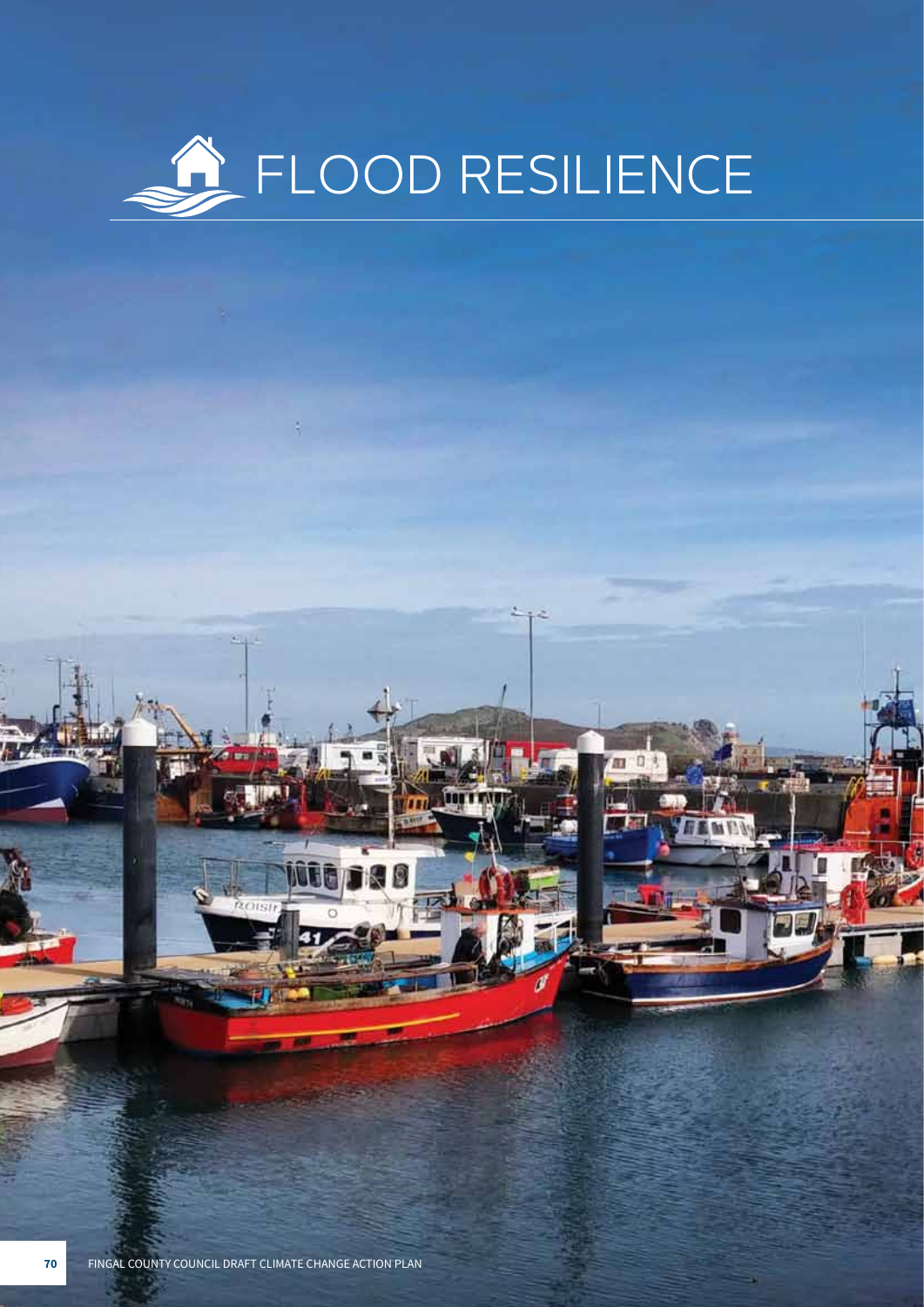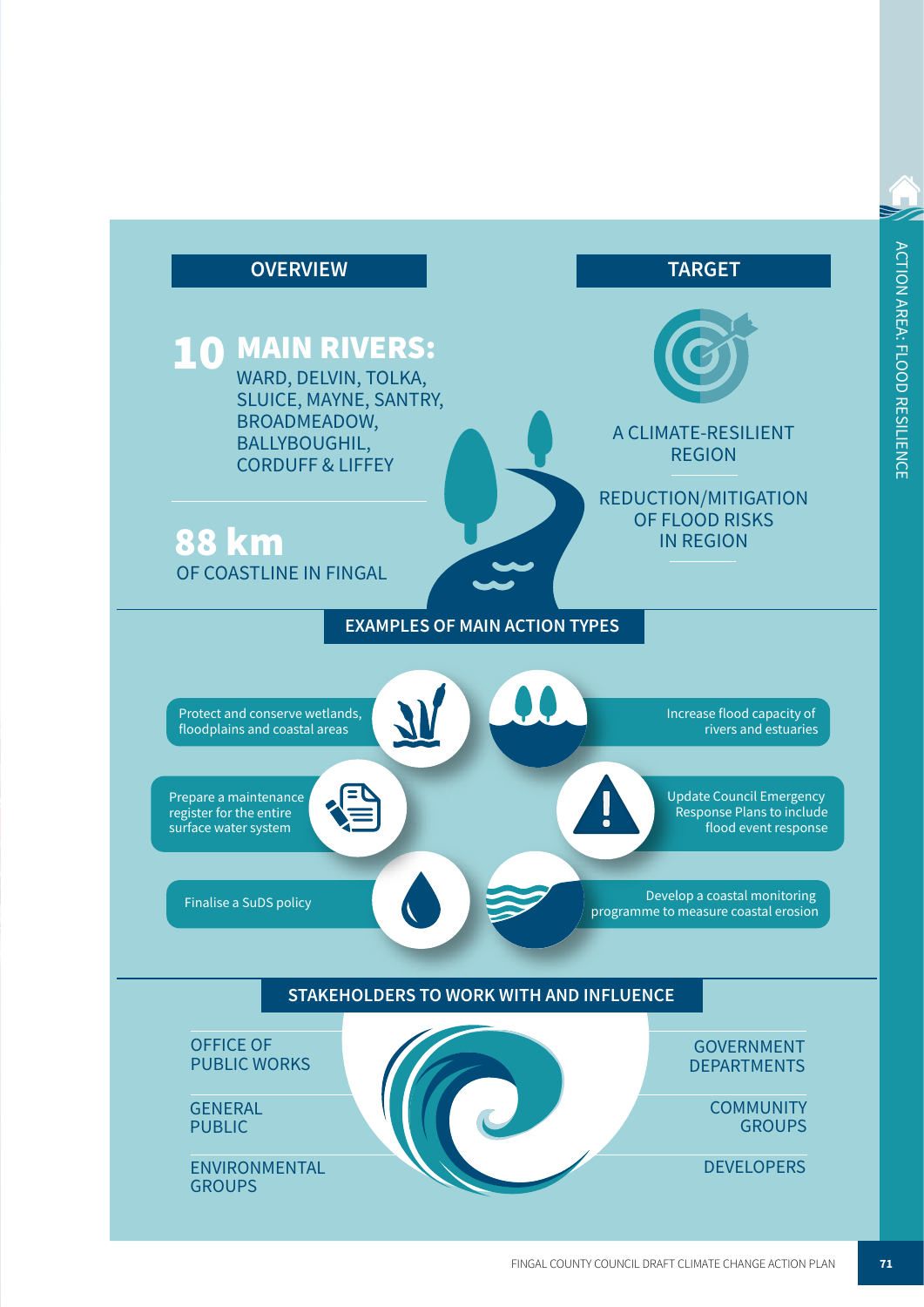**Control and manage surface water, mitigate against flooding and to protect**  i **and improve water quality in the County while allowing for sustainable development and improve water quality in line with the Water Framework Directive and Eastern River Basin Management Plan.**  - Fingal Development Plan 2017-2023

Flooding is an ongoing challenge for the Dublin Region. Climate change increases the frequency and duration of heavy rainfall events and storm surges, which increase the risk of flooding in vulnerable areas of the County. Together with the Office of Public Works and neighbouring local authorities, FCC is actively working to implement projects and programmes that align with the EU Floods Directive and *Water Framework Directive*, which call for member states to undertake strategic flood risk assessments and to employ Sustainable urban Drainage Systems (SuDS), with an emphasis on nature-based solutions to be used in adaptation and mitigation responses to achieve resilience.

### **FLOOD RISK MANAGEMENT**

**In response to the Floods Directive, Fingal County Council, along with Meath County Council and the Office of Public Works (OPW) completed a catchment based flood risk assessment and management study of 19 rivers and streams in the Fingal East Meath area, the Fingal East Meath Flood Risk Assessment and Management Study (FEM-FRAMS). The core objectives of the Study include: a) The development of maps for the existing and potential flood hazard and risk areas within the study catchment. b) The development of an economically,** 

**socially and environmentally appropriate long-term strategy (a Flood Risk Management Plan) for the Fingal and East Meath study area and associated SEA** 

- Fingal Development Plan 2017-2023

In partnership with the Office of Public Works (OPW) and neighbouring local authorities, FCC is working to adapt areas that are vulnerable to flooding by using comprehensive flood-risk mapping. FCC is looking at measures that include nature and have multiple benefits beyond flood defence, such as providing new spaces for recreation and habitats for wildlife. Based on flood maps developed by the OPW and FCC, the Council has identified areas such as Portrane, the Broadmeadow River, the Tolka River and the Santry River that will benefit from solutions involving green infrastructure, integrated wetlands and tree planting.



#### **Fingal Coastal Liaison Group**

The Fingal Coastal Liaison Group was established in October 2016. It is comprised of councillors, Council staff and community members from Rush, Portrane and Sutton. These areas are at risk of coastal erosion and flooding and members of the group work to:

- **•** Discuss and address concerns of communities living in the areas
- **•** Make recommendations to management to address coastal flooding and erosion
- **•** Facilitate community participation in coastal and natural resource management
- **•** Support the development of joint projects that are related to coastal management
- **•** Provide best practice advice based on current scientific knowledge
- **•** Incorporate latest knowledge of climate change into coastal planning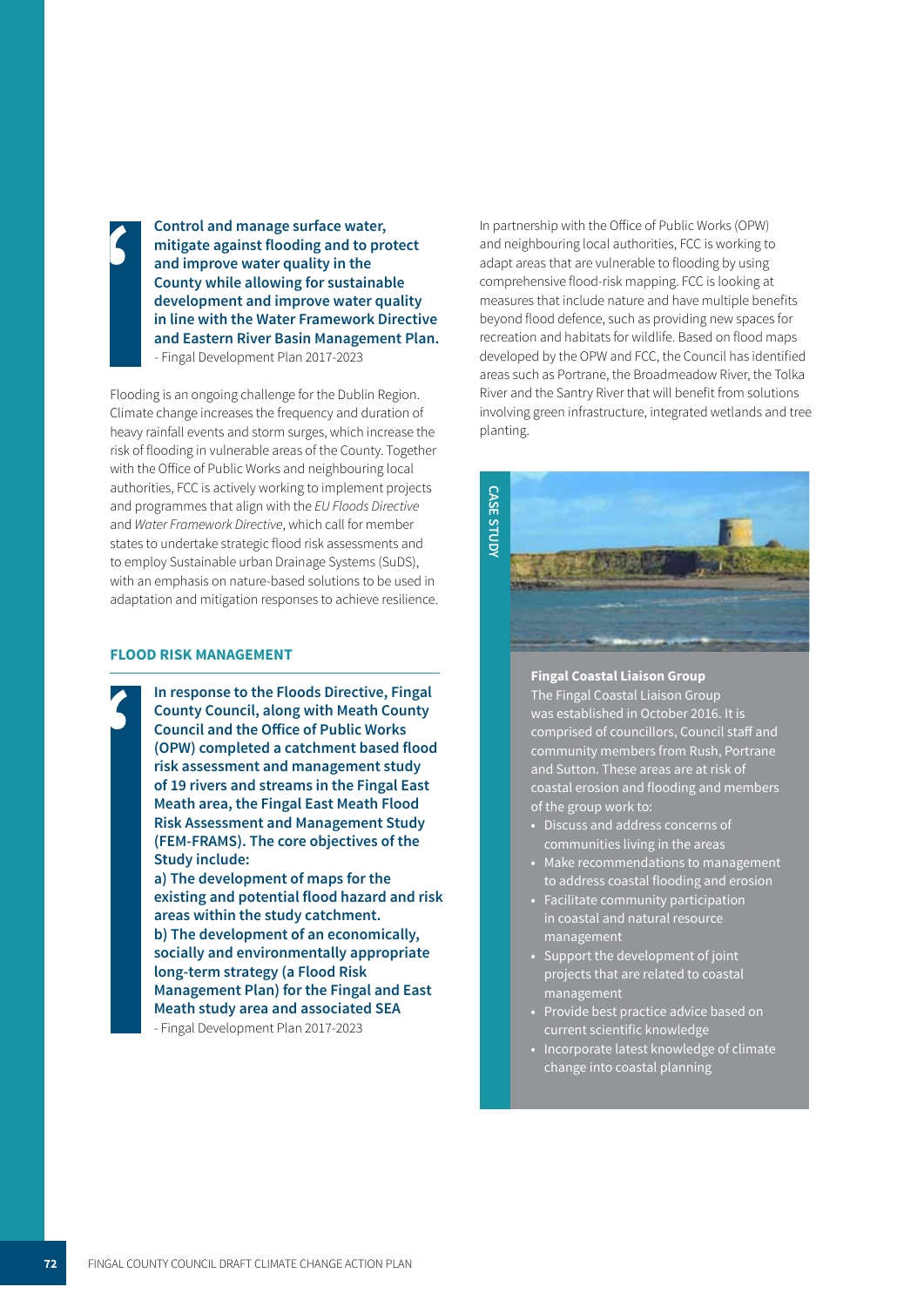## **FLOOD DEFENCE**

While flood alleviation using nature-based solutions is FCC's preferred response, there are certain areas of the County that are not suited to soft solutions. Therefore, FCC is building physical flood defences that take into consideration current and future risks; Fingal is reviewing with the OPW where physical flood defences are required, and a priority list for their development. Additionally, FCC is actively researching alternatives to the physical flood defences, namely policy tools such as zoning to restrict further development in areas at risk.

Protecting Fingal's 88 kilometres of coastline, which is home to villages, valuable natural heritage and beaches that provide recreation for residents, is a high priority for the Council. The Irish Coastal Protection Study (ICPS) Phase 3 – North East Coast and the Dublin Coastal Flooding Protection Project (DCFPP) investigated the impacts of storm surges and sea level rise on the coast, and this resulted in the production of maps showing coastal flood risk, which are now being used to inform policy and planning along the coast, with a focus on the deployment of nature-based solutions.

# **CASE STUD CASE STUDY**

# **Rogerstown Estuary – Climate Smart Conservation**

As a special area of conservation under the EU Habitats Directive, the Rogerstown Estuary is rich in biodiversity and is a key recreation area. However, it is prone to flooding and in recent years, the barriers built originally to reclaim the land for agricultural purposes have failed, resulting in the lower areas of the estuary flooding at high tide. Rather than repairing the barriers, FCC decided to follow a 'Let it Flood' approach. By removing the barriers, the estuary is now able to flood naturally with the tide and during storms. The results of this approach have been positive; sites upstream from the estuary are protected from flooding and biodiversity has improved in the area, with some new species arriving and protected species thriving.

*Photo Source: Fáilte Ireland / Brendan Lyon*

### **Portrane Coastal Defence**

**CASE STUDY**

**CASE STUDY** 

Coastal erosion is a key climate risk facing many coastal communities in Ireland. Most of the Fingal coast comprises of soft sediment such as dunes, beaches and soft cliffs, which are very vulnerable to damage by storms and rising sea levels. FCC has been actively working to address coastal erosion risk through coastal defence projects along the Fingal coast. Dealing with the erosion of the dunes and beaches at Portrane and Rush is a priority for FCC as many homes are at risk. At ent, FCC is considering several options to defend the coast at Portrane and Rush, such as:

- **•** Beach supplementation and groynes
- **•** Seawalls
- **•** Coastal retreat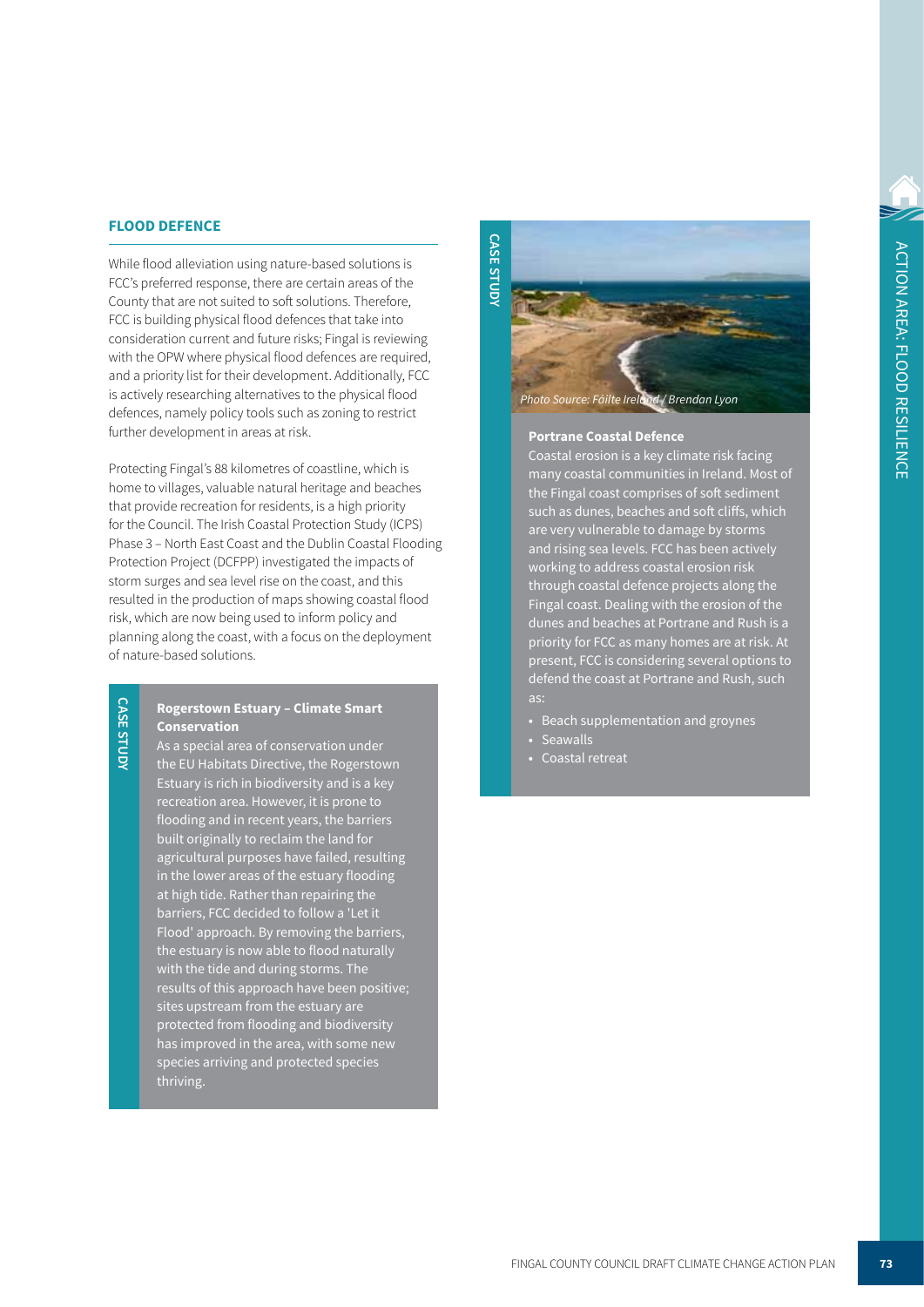

**NO ACTION TIMEFRAME LEAD DEPT(S) INDICATORS TARGET(S) IMPACTED ACTIONS CURRENTLY BUDGETED FLOOD RISK MANAGEMENT 1** Implement *The Planning System and Flood Risk Management - Guidelines for Planning Authorities* (2009) Ongoing | Planning & Strategic Infrastructure # of projects following guidelines **2** Undertake Strategic Flood Risk and SuDS Assessments for all LAPS, SDZs and development plans Ongoing Planning & Strategic Infrastructure Assessments completed **3** Finalise a SuDS policy in collaboration with all Fingal departments Ongoing Planning & Strategic Infrastructure SuDS policy finalised **4** Mid-term review of the Strategic Flood Risk Assessment (SFRA) for the County Development Plan 2019 Planning & Strategic Infrastructure Review completed **5** Protect and conserve floodplains, wetlands and coastal areas subject to flooding through available policy instruments Ongoing | Planning & Strategic Infrastructure Map of areas to be protected, # of hectares protected **6** Assess the feasibility of green roofs on all new Fingal public, operational and social buildings and provide where viable and appropriate Ongoing All Depts / Architects Assessments completed and provided **7** Update Council Emergency Response Plans to include flood event response Ongoing | Corporate / Operations | Plans completed and updated yearly **8** Develop template for extreme weather events to capture details, response and costs 2019-2020 Corporate / Finance Template developed and issued **9** To engage with the Fingal Coastal Liaison Group with the integration of adaptation strategies into planning policies, etc. Ongoing Planning & Strategic Infrastructure # of meetings held each year 10 Develop a climate change impact GIS risk map with scenarios for the Dublin Region 2020 Climate Ireland, Environment and Transportation, multidepartmental GIS map developed **FLOOD DEFENCE** 11 Develop and implement Coastal Protection Plan for Portrane 2019-2020 OPW / Planning & Strategic Infrastructure Plan produced and actions implemented 12 Progress OPW flood protection scheme at Mill Stream Skerries Ongoing | OPW / Climate Action | Project completed 13 Progress OPW flood protection scheme at Bissett Strand and The Green Malahide Village Ongoing | OPW / Climate Action | Project completed **14** Progress OPW flood protection scheme at Portmarnock Bridge Ongoing | OPW / Climate Action | Project completed **15** Continued engagement with the OPW to progress further studies of areas within Fingal at risk of flooding, and development of suitable schemes such as Strand Ongoing | OPW / Climate Action | Schemes identified

Road Sutton and Santry